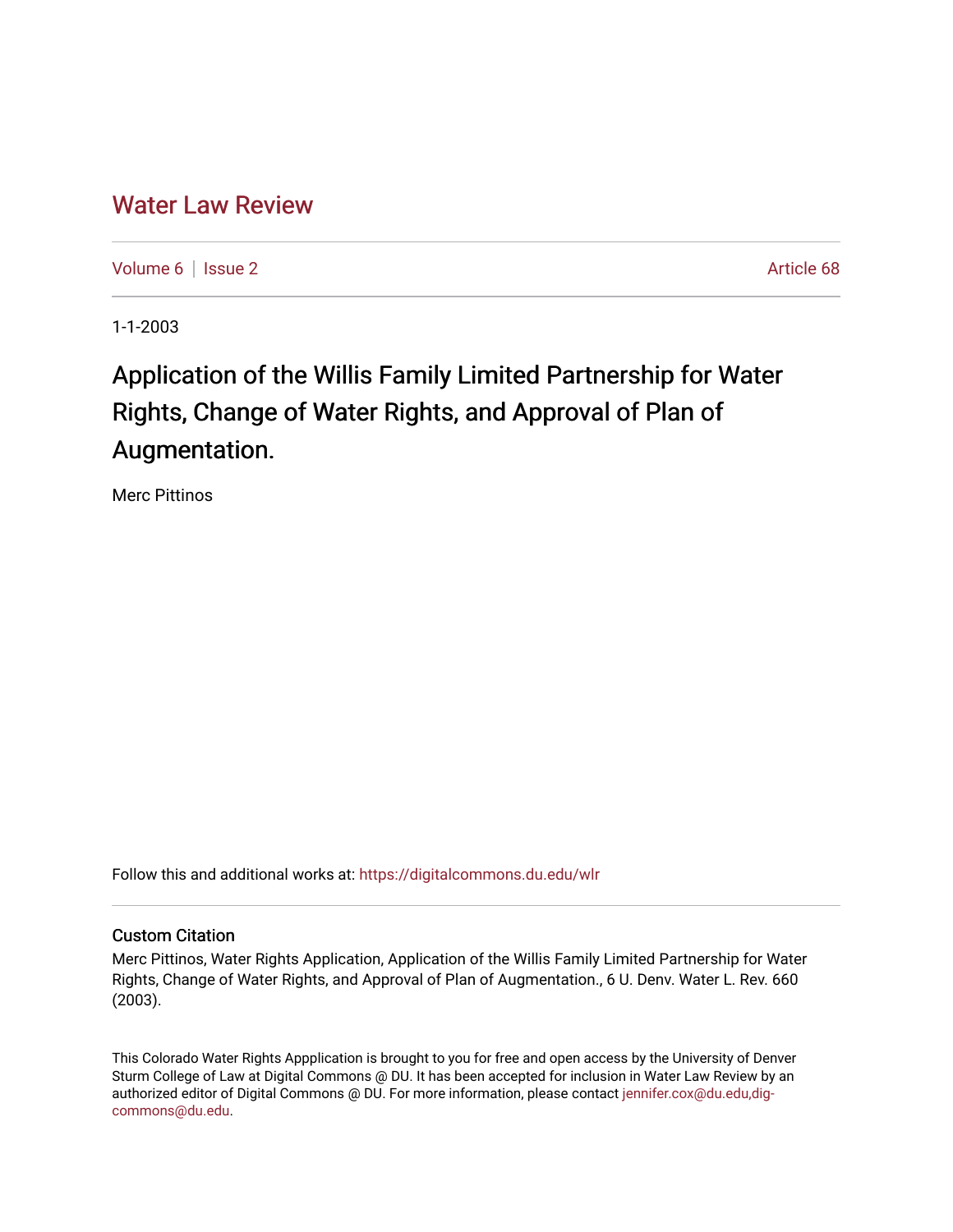source. To irrigate part of their land, Bovaird uses its water rights of 1.0 cubic feet per second ("c.f.s.") of water from Vipond Ditch and an additional 1.0 c.f.s. from Mill Ditch. Both ditches issue from Texas Creek, which is a tributary of the Arkansas River. Both the Vipond Ditch and the Mill Ditch were decreed in 1894 as part of the original Adjudication of Water Rights in District 12, District Court of the Eleventh Judicial District in Fremont County, Colorado.

Bovaird holds water storage rights for the Iron Horse Ponds, which it uses for stock watering, recreation, fish culture and propagation, and creation and enhancement of wetlands and wildlife habitat. The original date of appropriation for water to fill the ponds was July 31, 1983. The total amount of water appropriated in the storage right is 1.98 acre-feet, to fill and refill the capacity of the pond. Bovaird diverts the water to fill the ponds from Vipond Ditch. Based on State Engineer's standards, the net annual evaporative depletions from the Iron Horse Ponds is 1.5 acre-feet annually.

In pursuing adjudication of its water rights, Bovaird wishes to refill the Iron Horse Ponds' evaporative loss and augment the Vipond Ditch with a portion of Bovaird's senior water right to Mill Ditch. In doing so, Bovaird is also applying for an additional surface water right of 1.0 c.f.s. from Vipond Ditch, and requests the court to decree a change of the Vipond Ditch right to allow for water to pass through the Iron Horse Ponds for irrigation. By augmenting the Vipond Ditch with its own senior water right, Bovaird intends to prevent material injury from other water right holders.

Approximately 1.2 acres of property currently irrigated by water from the Mill Ditch appropriation will be allowed to dry up, freeing the water for augmentation purposes. In doing so, Bovaird will be permanently changing the traditional irrigation use, resulting in a consumptive use credit to the stream of approximately 1.5 acre-feet annually. Bovaird plans to monitor evaporative depletions and consumptive use credits on a monthly basis, and may store consumptive use credits in excess of evaporative depletions in the Iron Horse Ponds. Alternatively, the level of one or more of the ponds may be reduced to account for evaporative depletions.

*2. Opposition*

No statements of opposition have been filed.

*KatharineJ Ellison*

**APPLICATION OF THE WILLIS FAMILY LIMITED PARTNERSHIP FOR WATER RIGHTS, CHANGE OF WATER RIGHTS, AND APPROVAL OF PLAN OF AUGMENTATION.** Case No. **2002CW179** (Water Division *2,* Dec. **30,** 2002) (Original Decrees: June 12, 1889; Oct. 3, 1921; May 10, 1974, Case No. W-31 11). Applicant: Willis Family Limited Partnership (Attys. David C. Hallford, Nicole D. Garrimone, Leavenworth & Karp, P.C.).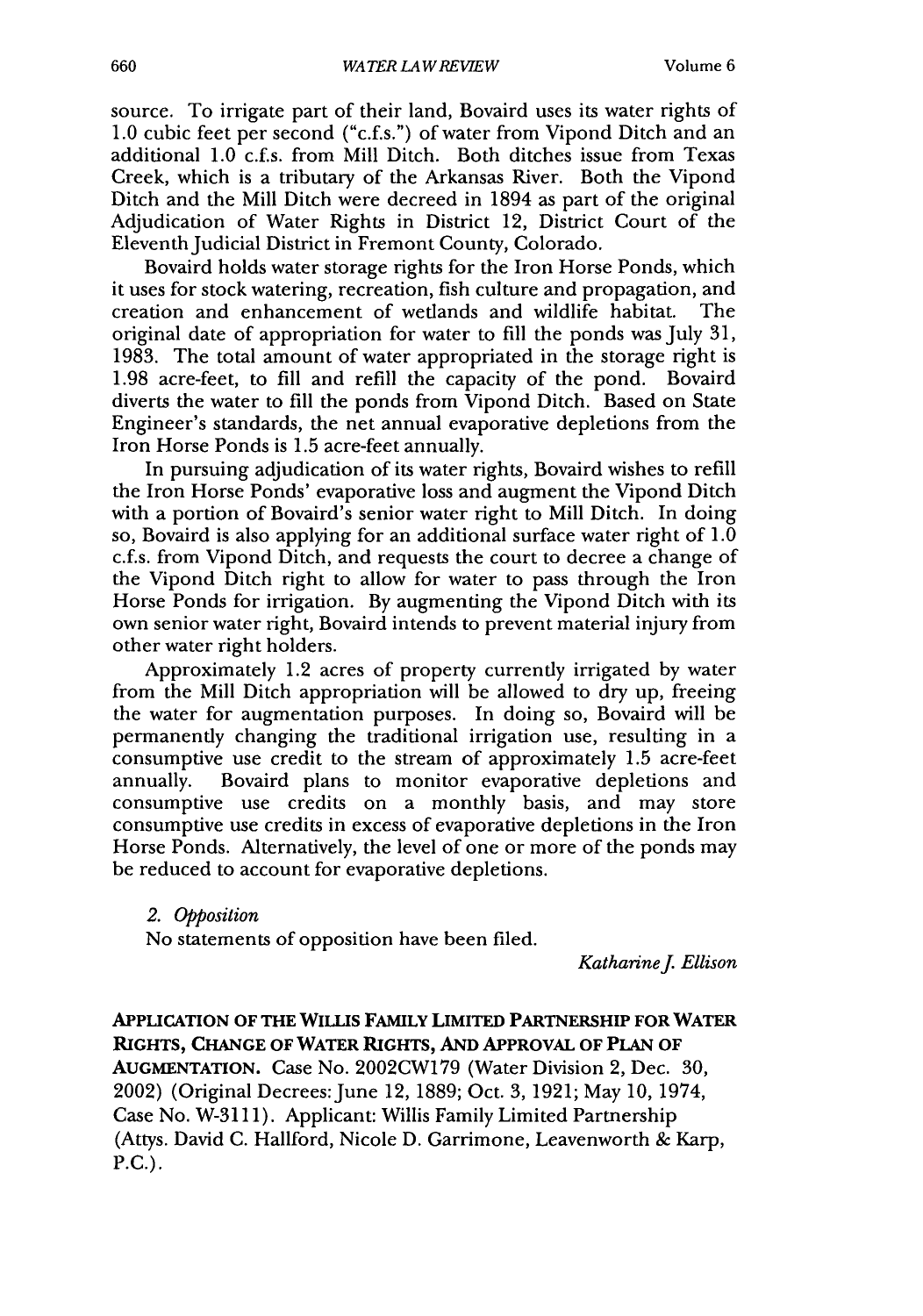#### *1. Application*

The Willis Family Limited Partnership ("Willis FLP") requests: (1) an absolute decree for diversion of groundwater; (2) changes in water rights; and (3) approval of a plan for augmentation. Willis FLP asks the court to enter decrees for its three requests to provide water to the Huajatolla Mesa Estates subdivision for in-house domestic uses, limited outside irrigation of lawns and gardens, and limited domestic livestock watering. These uses will deplete the water supply in the Huajatolla Creek and R.B. Willis Ditch. As a result, Willis FLP is seeking these decrees to replace the depletions.

First, Willis FLP seeks an absolute decree for the Mayfield Well No. 2 for groundwater tributary to the Huajatolla Creek, a tributary of the Cucharas River, a tributary of the Arkansas River. The applicant requests an appropriation date of September 10, 1980 for 0.045 cubic feet per second ("c.f.s."), volumetrically limited to approximately 5.0 acre-feet per year, for the well. The applicant proposes to use the water for domestic and livestock watering.

Second, Willis FLP seeks to change a portion of its water rights in the Francisco **&** Daigre Mill Ditch and the Harry G. Hamilton Reservoir from irrigation to augmentation use. Willis FLP also is seeking to change a portion of these rights to storage for augmentation purposes.

Willis FLP owns or controls a 1.75 c.f.s. interest in the Francisco **&** Daigre Mill Ditch. The Huerfano County District Court decreed the applicant's two senior water right priorities in the ditch on June 12, 1899. Willis FLP is asking the court to change 0.117 c.f.s. from Priority No. 1 and 1.633 c.f.s. from Priority No. 2 to augmentation use.

Willis FLP additionally owns or controls a water right of 10.56 acrefeet adjudicated to the Harry **G.** Hamilton Reservoir

Third, Willis FLP seeks approval of its plan to augment its water rights at Mayfield Well No. 2 with water from the Francisco **&** Daigre Mill Ditch and the Harry **G.** Hamilton Reservoir.

Willis FLP's engineer projected that annually Huajatolla Mesa Estates will divert 4.86 acre-feet and return 1.57 acre-feet. The diversions will deplete the Huajatolla Creek **by** 3.29 acre-feet per year.

Willis FLP proposes two methods to replace these depletions. First, Willis FLP will release storage water from the Harry G. Hamilton Reservoir through a pipeline facility into the Huajatolla Creek. Because the Francisco **&** Daigre Mill Ditch flows into the reservoir, Willis FLP will deliver water from both sources into Huajatolla Creek via the pipeline facility.

Willis FLP's depletions from the Mayfield Well No. 2 will occur upstream from the point of delivery of its augmentation water. The R.B. Willis Ditch lies in between the depletion point and the point of delivery of the augmentation water. Willis FLP owns or controls a **3.2** c.f.s. interest in the R.B. Willis Ditch. The Heurfano County District Court decreed these rights on June 12, 1889.